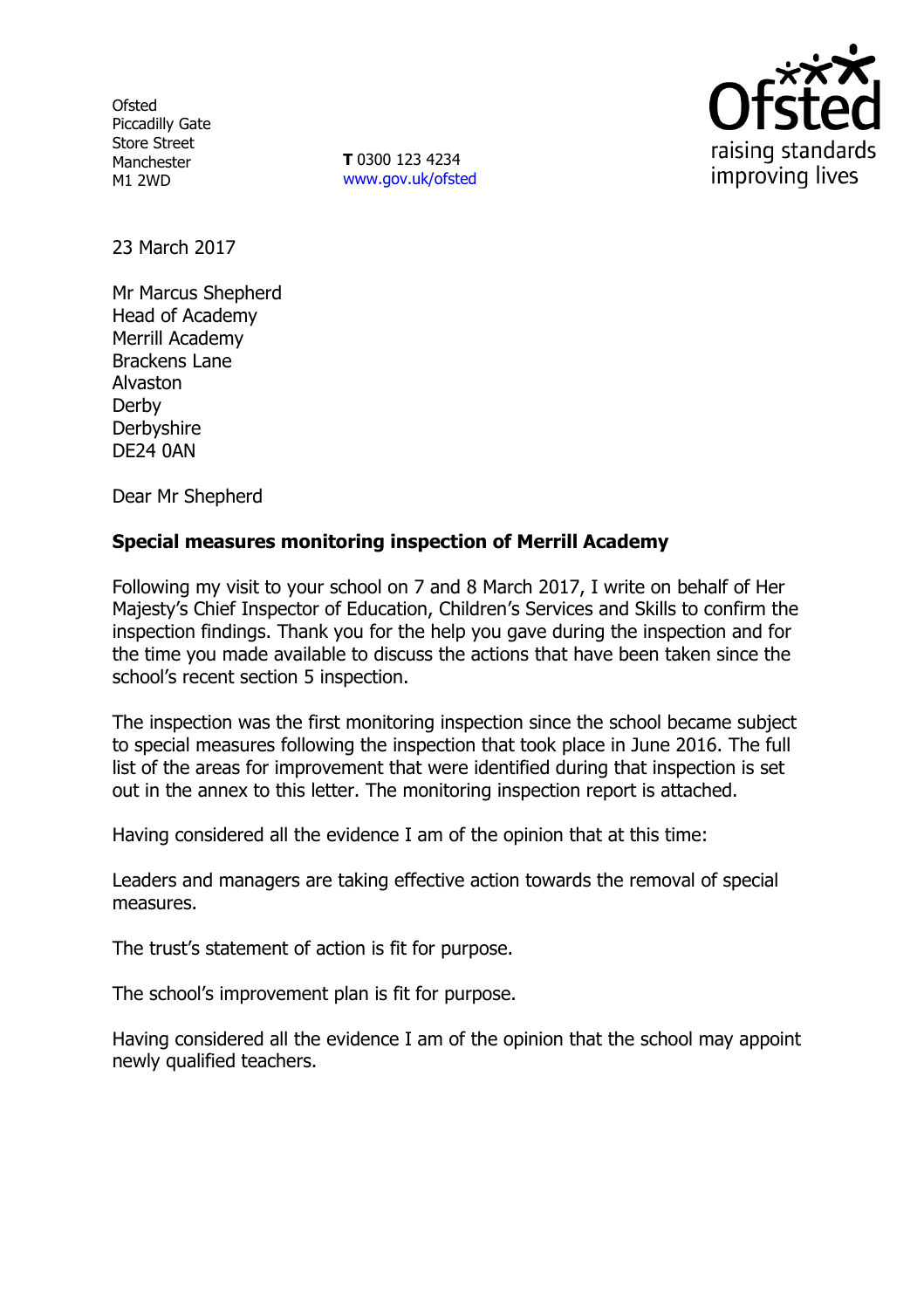

I am copying this letter to the executive board, the regional schools commissioner and the director of children's services for Derby. This letter will be published on the Ofsted website.

Yours sincerely

Sally Smith **Her Majesty's Inspector**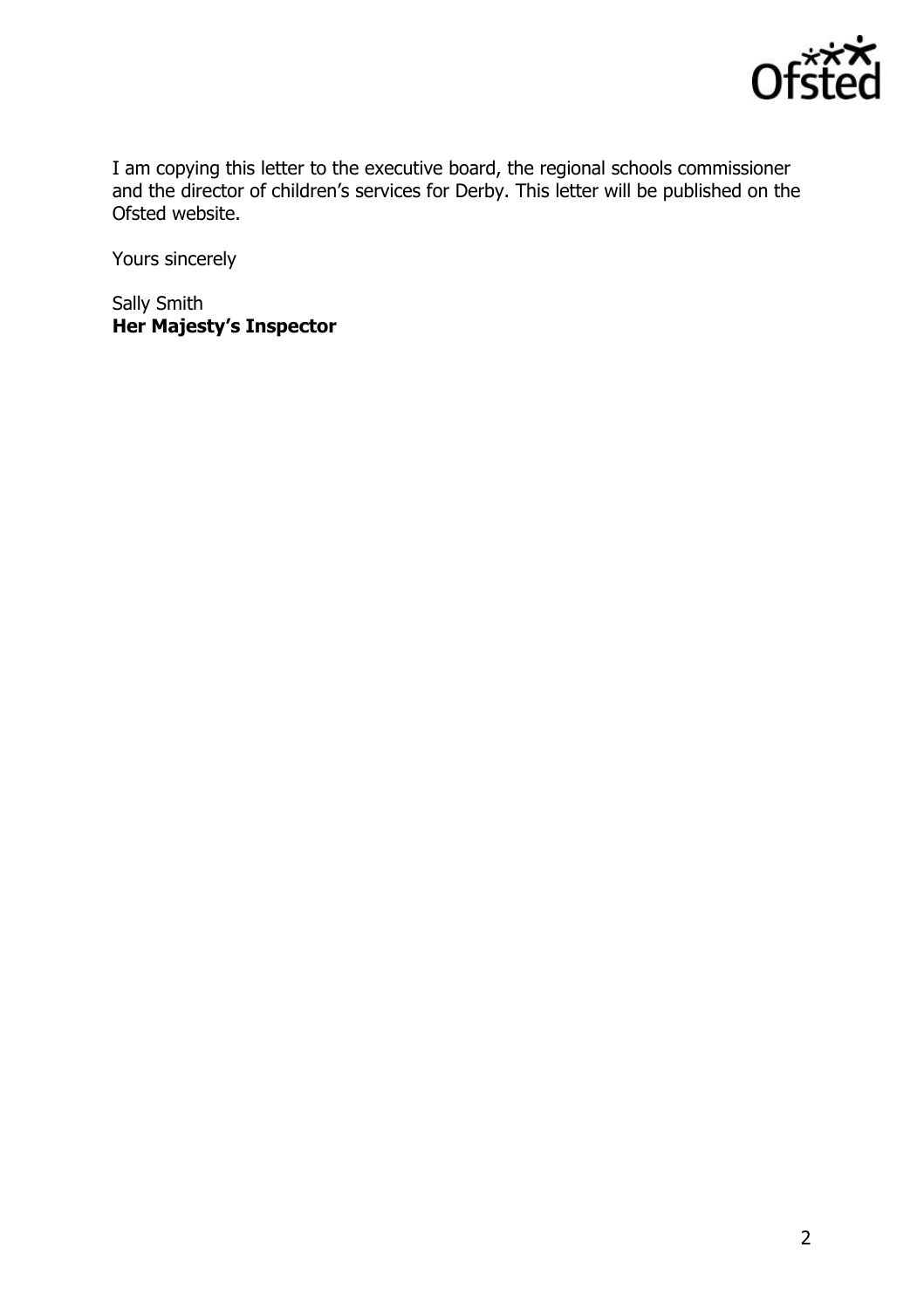

#### **Annex**

### **The areas for improvement identified during the inspection that took place in June 2016**

- Urgently ensure that there is sufficient high-quality leadership capacity within the school to bring about the rapid and sustained improvements needed.
- **Ensure that all pupils behave well in school by making sure that:** 
	- a well-understood behaviour policy is in place and that all staff consistently apply it
	- leaders develop a culture in school where all staff work together and make pupils' good behaviour everybody's business.
- **Ensure that precise and pre-emptive strategies are put in place so that more** pupils attend school regularly.
- $\blacksquare$  Improve outcomes for pupils by ensuring that:
	- the high proportion of pupils who enter school with attainment that is significantly below the national average are effectively supported to develop the literacy and numeracy skills they need to catch up
	- those most able pupils who have fallen behind their peers are challenged to make rapid progress
	- the progress made by pupils who have special educational needs and/or disabilities is tracked precisely so that the correct support can be put in place to remedy any gaps in learning
	- the achievement gaps that exist between male and female pupils and disadvantaged pupils and others in the school continue to narrow
	- the underperformance of pupils in science is immediately addressed by improving the quality of teaching so that it is consistently good.
- $\blacksquare$  Improve the quality of teaching by making sure that:
	- all teachers use the information about pupils' starting points to plan lessons that provide sufficient support and challenge for different groups of pupils
	- all teachers provide helpful marking and feedback to help pupils understand how to correct their mistakes and improve their work
	- opportunities are planned more often in all subjects to develop pupils' reading, writing and mathematical skills
	- teachers are challenged and supported to tackle effectively the poor behaviour of a minority of pupils so that the learning of others is not disrupted.
	- Improve the quality of the 16 to 19 study programmes by making sure that effective leadership is in place to drive the rapid improvement that is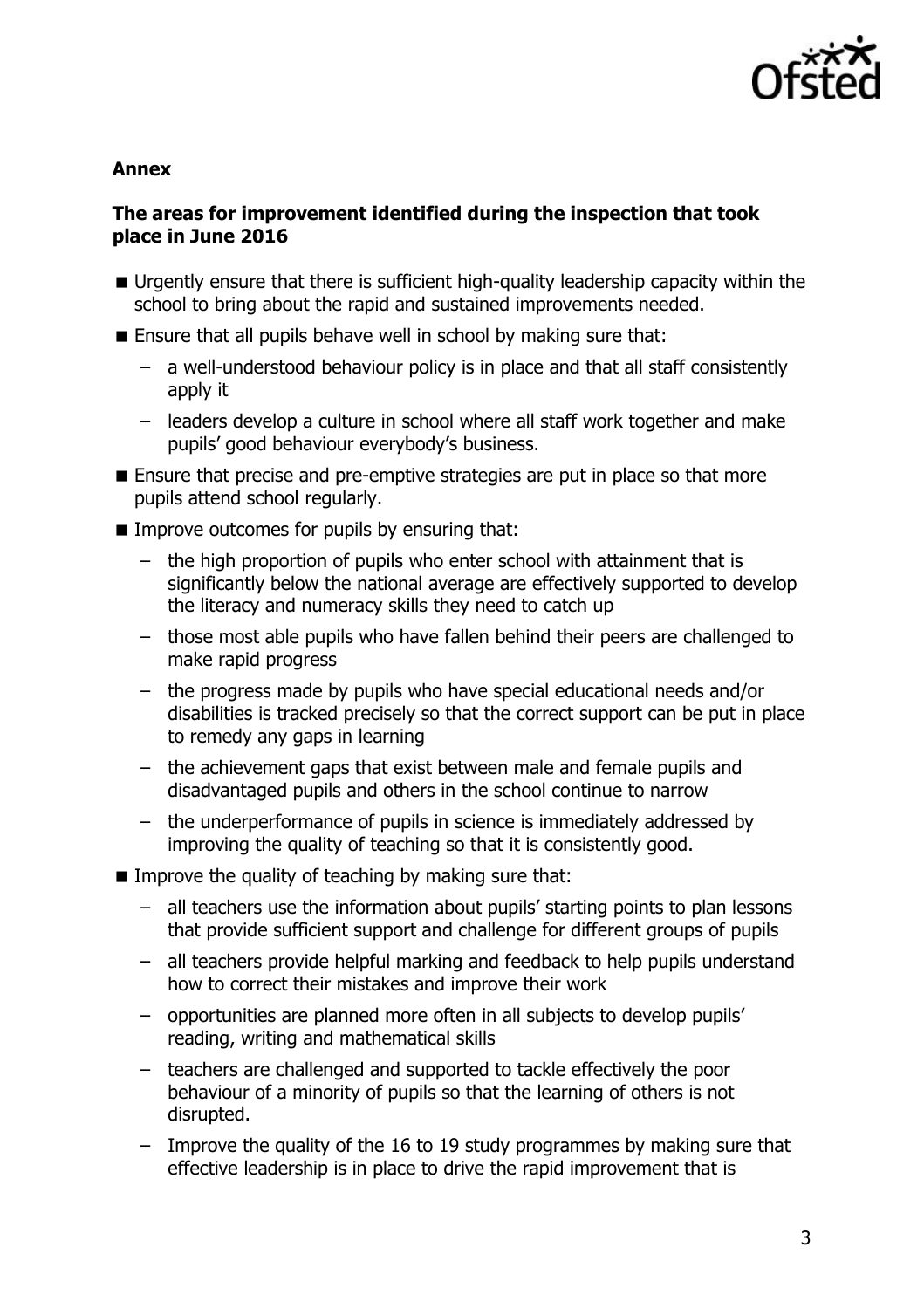

required.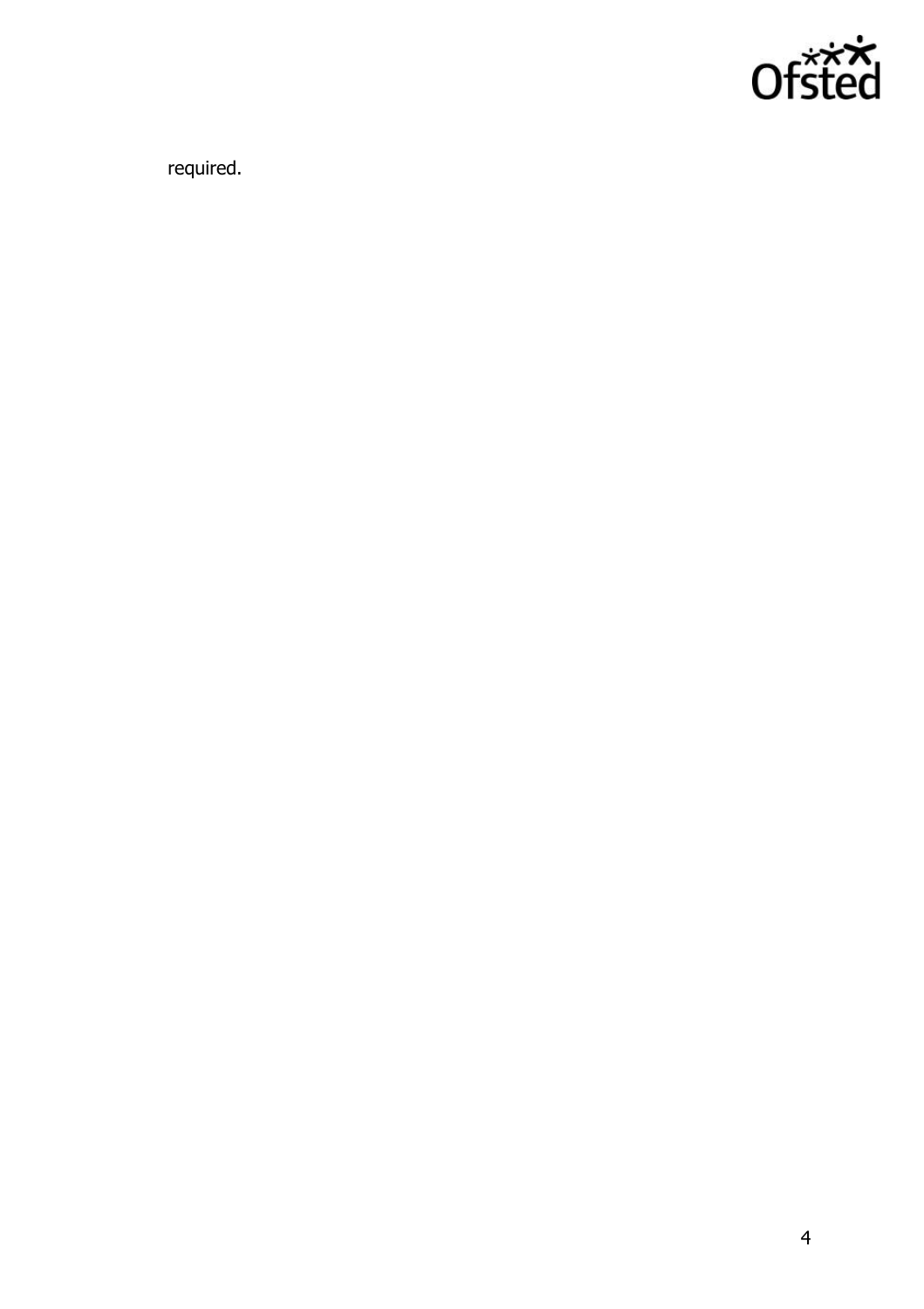

### **Report on the first monitoring inspection on 7 March 2017 to 8 March 2017**

# **Evidence**

The inspector met with the head of academy, members of the senior leadership team, subject leaders and members of the teaching and support staff. The inspector also met the chair and vice-chair of the governing body, who were also there as representatives of the current sponsor. She had a brief meeting with a representative from the prospective new sponsor. The lead inspector visited 11 lessons, across different subjects and age groups, with the head of academy. During these visits to lessons, the lead inspector looked at pupils' books and talked to pupils in order to evaluate the quality of their learning. The inspector met with pupils from all year groups, both formally and informally, including during breakand lunchtime, when she observed pupils' behaviour. She also visited 'Merrill Hall', the school's internal behaviour support unit. The inspector evaluated the impact of the school's actions since the last inspection on: behaviour, attendance, pupils' outcomes, the quality of teaching and learning, the sixth form and the effectiveness of leadership and management, in line with the areas for improvement identified in the previous inspection report.

# **Context**

Since the last inspection, there have been significant changes to leadership and staffing. The previous executive headteacher has left and the head of academy has taken up the permanent leadership of the school, under the title of head of academy. Upon his appointment, he took immediate action to restructure the senior leadership team. The previous assistant headteacher has been promoted to deputy headteacher, two internal appointments have been made for assistant headteachers and four further members of the school have been appointed to the extended leadership team. All new senior leadership appointments have been created to lead on the areas identified for improvement at the previous inspection, including a new head of sixth form. Also, 21 members of staff have left the school and 15 new members of staff have joined the school.

The regional schools commissioner is currently in the process of re-brokering the sponsorship of the academy. At the time of the monitoring visit, the new sponsor had not been confirmed.

#### **The effectiveness of leadership and management**

The head of academy has been swift in implementing an effective action plan to bring about the necessary improvements. No time has been wasted. He has rightly started by addressing pupils' behaviour and attendance. He has a clear vision and high expectations, which he has successfully communicated to all. His daily blog, for all staff and pupils, keeps everyone up to date with improvements.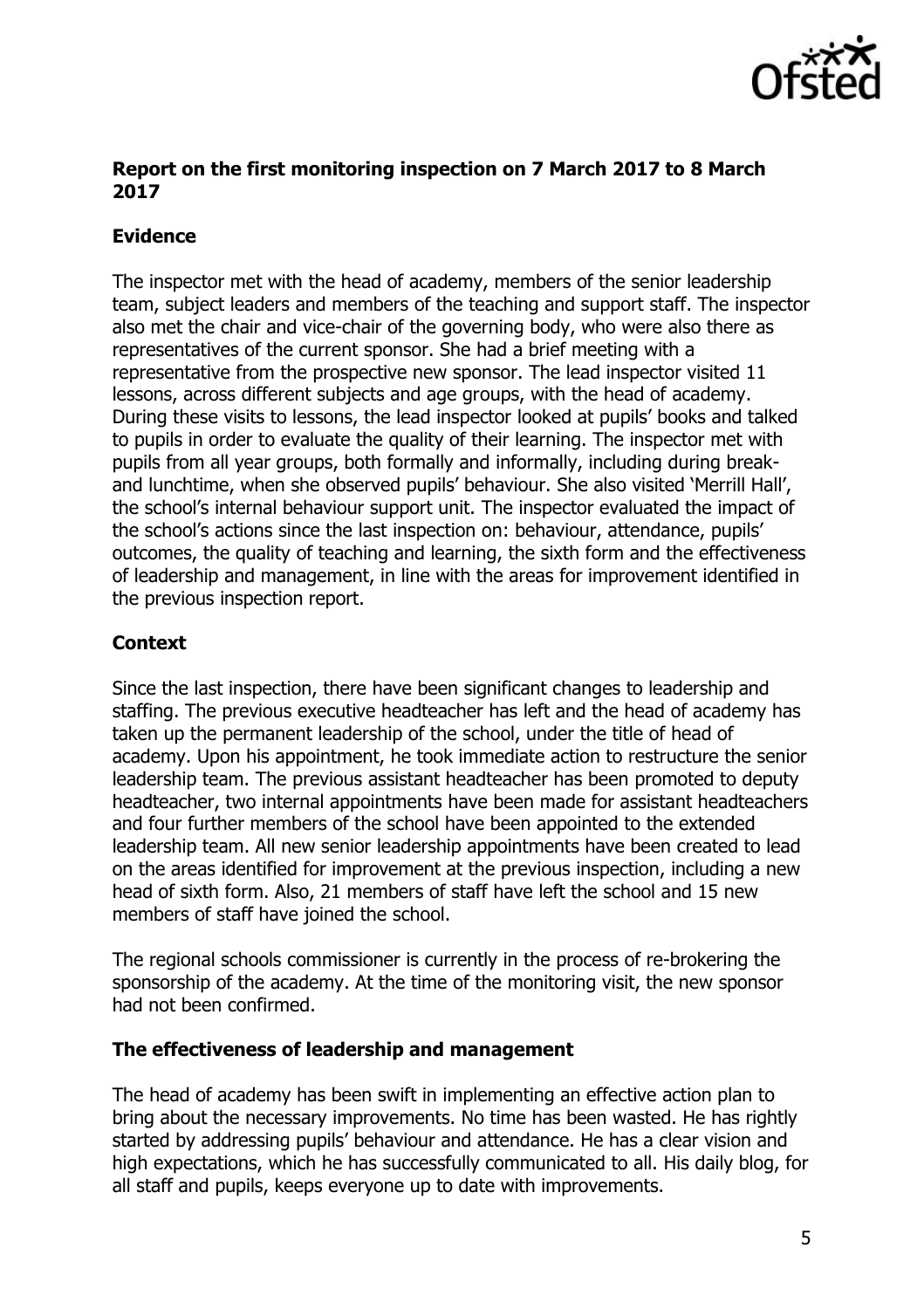

Staff and pupils are unanimous in their praise for what he has achieved in a short space of time. They have total belief that, under his leadership, the school will improve because he has created a new and shared culture of trust, belief and raised aspirations. He leads by example and his positive energy is palpable and infectious.

The head of academy has successfully improved leadership capacity through the new appointments to the senior leadership team. Senior leaders now support the head of academy in driving whole-school improvements in: behaviour, attendance, teaching and learning, pupils' outcomes and the sixth form. In turn, senior leaders hold curriculum leaders to account for their subject areas. All staff are clear about leaders' expectations and say that senior leaders support them well. Therefore, new school policies are being applied consistently and pupils' behaviour has improved dramatically as a result.

Leaders are clear about what actions are working well and what areas need further development. They are realistic that they are on a journey of improvement and that they cannot achieve everything at once. Therefore, they have put in place a realistic and measurable action plan, which is regularly reviewed and evaluated to ensure that all actions taken have a positive impact. Leaders are not afraid to stop strategies if they are not working. They actively involve staff in decisions, so that there is shared ownership and understanding of new policies and whole-school strategies. In doing so, the head of academy has successfully created a model of leadership that is sustainable.

A new leader for sixth form was appointed in September 2016. She has ensured that 16 to 19 study programmes meet national requirements and that students are on the correct pathways. All pupils have the opportunity of work experience. Students are provided with appropriate careers advice and guidance. Students who spoke with the inspector were clear about their future options and appreciated the advice and support that they had been given.

Leaders have raised the expectations for standards at post-16. Students now wear professional dress, stay in school throughout the school day and have a clear understanding of the commitment they need to make to their studies, before joining the sixth form. Students' attendance has improved dramatically. Students are now part of the wider school community and act as mentors and role models for younger pupils.

The current sponsor, Derby College Education Trust, recognised and appointed the new head of academy and supported his appointments to the senior team. Other than that, the trust has relied upon school improvement to be driven from within the school. Representatives from the trust also sit on the governing body. The governing body reads and reviews action plans submitted by school leaders, but does not provide any additionality, through support and challenge, that has had any measurable impact on pupils' outcomes.

The rapid improvements seen in pupils' behaviour and attendance are solely down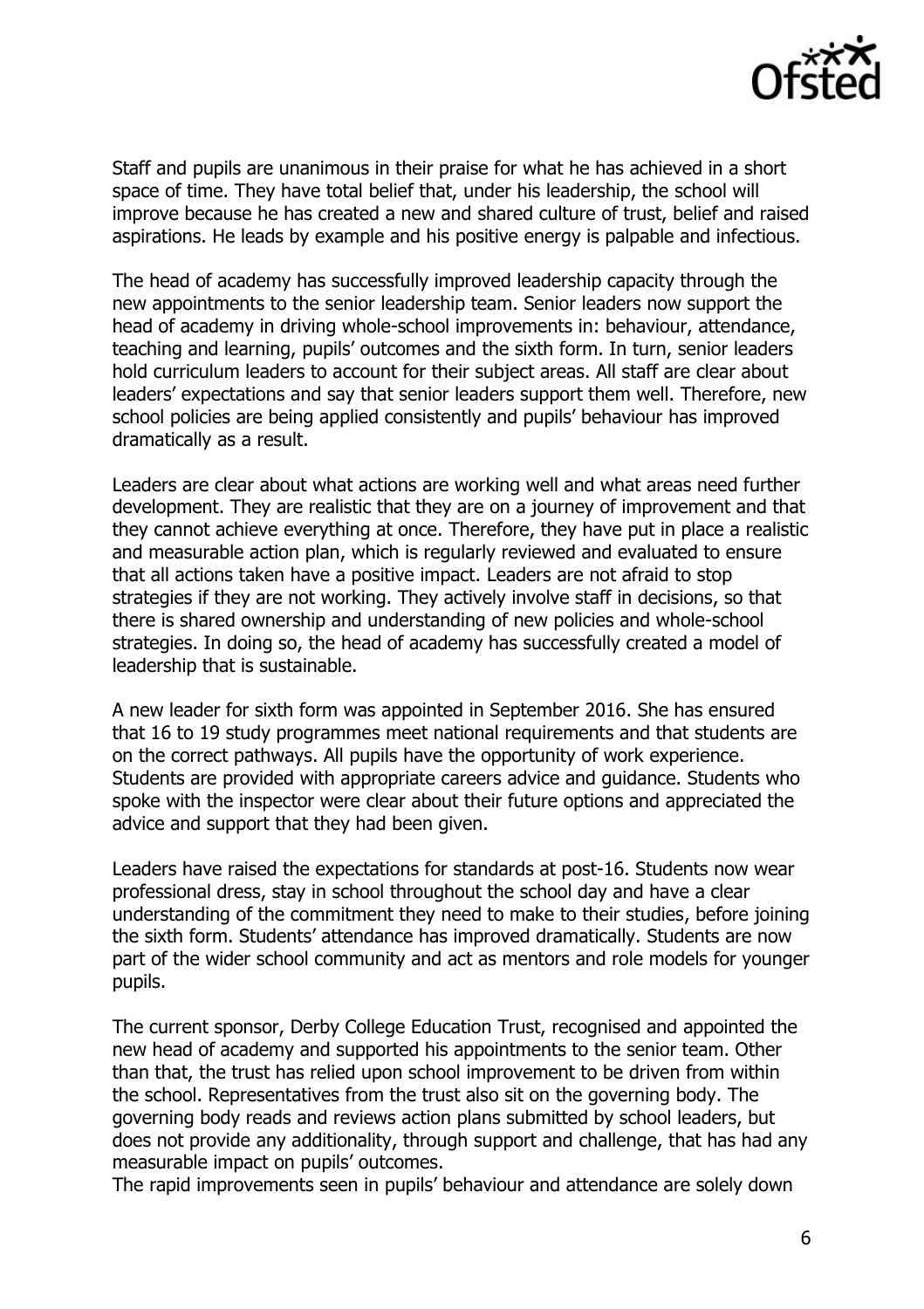

to the relentless drive of the head of academy, ably supported by the senior leadership team.

#### **Quality of teaching, learning and assessment**

Since the inspection in June 2016, leaders have put in place a regular programme of support and training for teachers. Most of this training has been based around helping staff to implement the new whole-school behaviour policy. Staff are clear about senior leaders' expectations and this is bringing about improvements in the quality of teaching and learning across the school. Leaders have also supported teachers to retrain in subjects where there are shortages of subject specialists, such as geography and science. There has been a significant reduction in the number of supply teachers at the school. Leaders have created a calm atmosphere around the school. Pupils listen to their teachers, get on with their work without interruptions and willingly offer to contribute in lessons.

Leaders are aware that improving pupils' behaviour for learning was the first step. They now rightly acknowledge that more work needs to be done to ensure that all teachers have high expectations for what pupils can achieve, and plan work that provides pupils with suitable challenge to make good progress.

Leaders have an accurate picture of the quality of teaching and learning at the school. They put in place additional, personalised coaching and mentoring for any teachers who need it. Leaders support trainee and newly qualified teachers well. Teachers are now working better together to share good practice and learn from each other.

Senior leaders work with curriculum leaders to monitor the quality of teaching and learning in their subject areas. Curriculum leaders benefit from working with colleagues across the city at subject network meetings. Leaders have put in place much more stringent moderation of teachers' assessments and they have worked with other schools to check that assessments are accurate. This is helping leaders to put in place more timely interventions for any pupil who is falling behind.

Leaders have identified that more needs to be done to improve whole-school literacy teaching, so that pupils have opportunities to develop their literacy skills across the curriculum. They plan to provide all staff with further training to support this.

#### **Personal development, behaviour and welfare**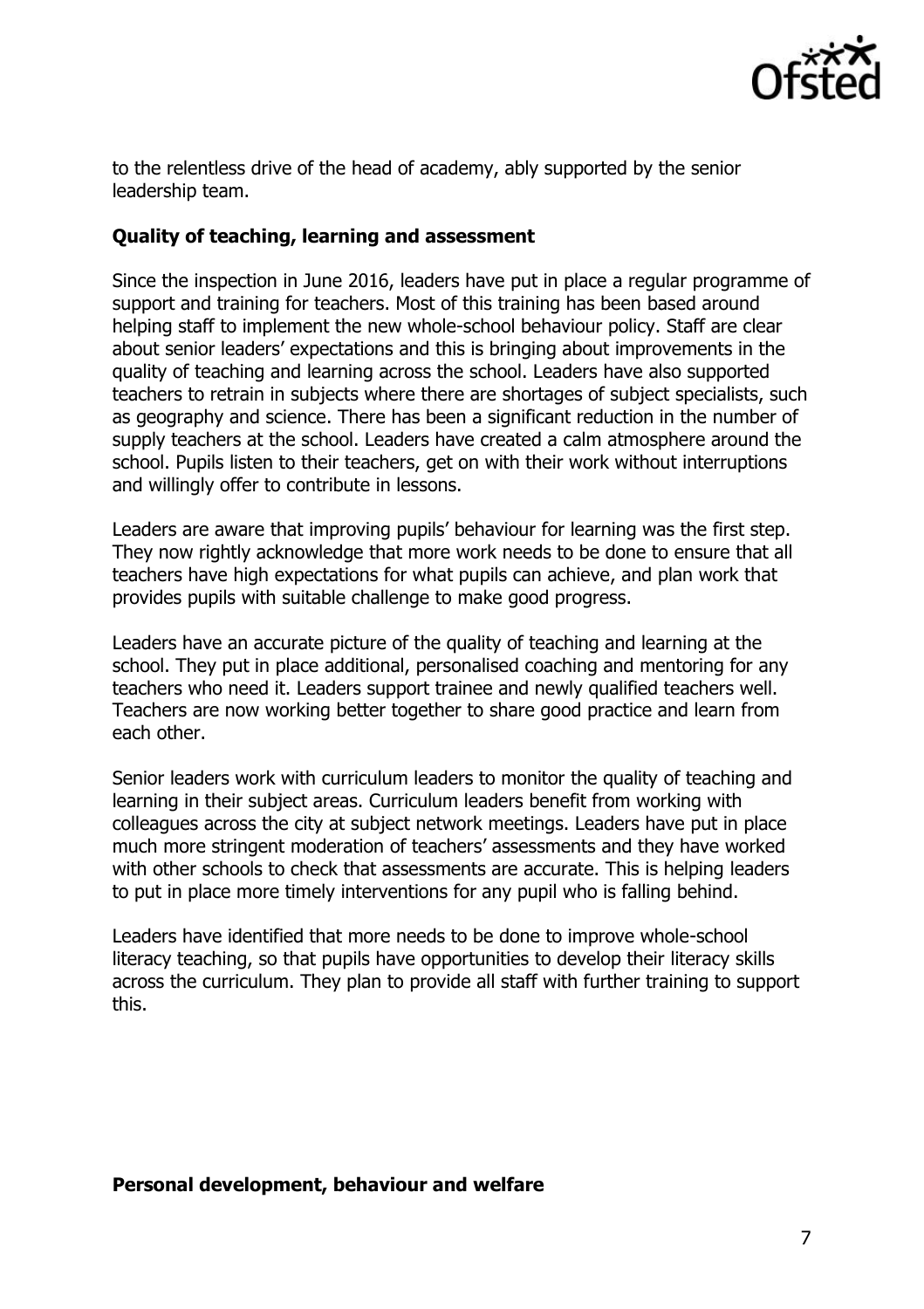

Leaders have taken rapid action to tackle pupils' poor behaviour, which was prevalent at the last inspection. This has been achieved by a two-fold approach; firstly, through the introduction of a new whole-school behaviour policy. Leaders ensured that staff had plenty of time to understand this policy before it was launched. It is being applied consistently by all staff, with the support of senior leaders. All staff now take responsibility for pupils' behaviour. Secondly, small mentor groups were introduced, which are linked to a new house system. All staff are now mentors for small groups of mixed-aged pupils. This means that all pupils have a member of staff who is responsible for them and closely tracks their behaviour, attendance and progress. Leaders have moved mentor time to the end of the day, so that any incidents can be dealt with promptly on the day that they happen.

Leaders have simultaneously introduced a reward system, to accompany the new behaviour policy. This is proving highly motivational for pupils. Incidents of poor behaviour have reduced dramatically and there is a positive climate of learning around the school. Pupils say that the house system has created a sense of belonging and community at the school, which they have warmly welcomed.

Leaders have introduced a staggered lunchtime break for pupils, so that only half the school take their lunch at any one time. Leaders have also ensured that breakand lunchtimes are well supervised and that pupils are clear about where they can and cannot go during these times. The inspector observed good conduct and behaviour by pupils around the school. There is little litter around the school and most pupils are smartly dressed and polite to adults, including visitors. All pupils who spoke to the inspector said that behaviour had improved massively and that teachers were consistent in their application of the new behaviour policy. Pupils also said that they feel safe at the school and that there has been a reduction in incidents of bullying. As a result, pupils have developed a new-found respect for each other and teachers. They are proud of the school and keen for people outside the school to see the positive changes. Lots of pupils spoke about how grateful they were to staff, who had helped them to improve their behaviour, so much so that they now want to support and mentor other pupils.

Leaders carefully track any incidents of poor behaviour. They put in place wellthought-out, reparative approaches, designed to provide the minority of pupils who need it with additional strategies to improve their emotional well-being and learning. Leaders have also introduced 'Merrill Hall', the school's own behaviour support unit for a small number of vulnerable pupils who need to learn outside lessons. Pupils who attend this unit have dramatically improved their attendance and attitudes to learning because of the well-targeted support they receive.

Pupils' attendance, although still below national expectations, is improving quickly, particularly that of disadvantaged pupils. Students' attendance in the sixth form has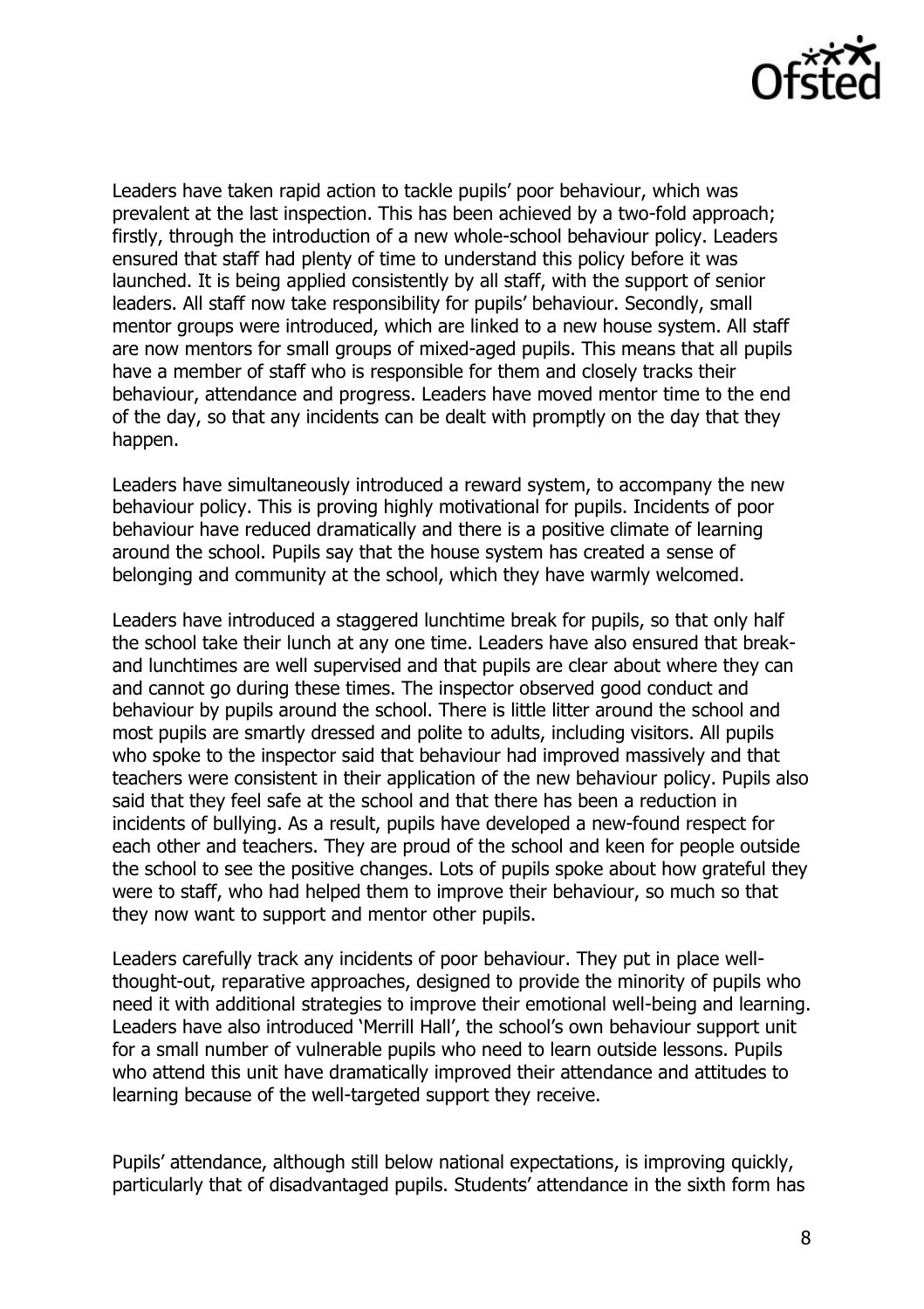

also risen by over 20% compared with last year. This is because of the relentless approach of the senior leader for attendance and the team that supports him. All pupil absences are followed up promptly. Mentors call home for any pupil who is absent that day and staff, including the head of academy, take the minibus out to collect pupils if needed. Leaders have implemented a clear escalation system for pupils who are persistently absent. They work with external agencies and serve appropriate legal notices when necessary. Pupils are rewarded for good attendance. All pupils who spoke to the lead inspector were fully aware of the importance of being in school. Pupils' punctuality has also improved. Pupils have a renewed sense of enjoyment in their learning and appreciate the enrichment afternoons, which the head of academy has provided for them. They now want to be in lessons.

#### **Outcomes for pupils**

In 2016, pupils' attainment was below the national average. However, pupils' overall progress score, although still low, was above the minimum expectation set by the government. Pupils, including disadvantaged pupils and those who are lower attaining, made positive progress in mathematics. Pupils' progress in other subjects was variable. For example, pupils made poor progress in English, humanities and French but better progress in subjects such as health and social care, childcare and sports studies. Pupils' progress in science was below the national average, but showed an improvement from previous years as a result of improved teaching and learning in this subject.

Leaders have put in place lots more work to improve the validity of teachers' assessments of pupils' work. Leaders are also closely monitoring the progress of all pupils. Consequently, leaders have a better understanding of when pupils are falling behind and need more support to catch up.

Leaders acknowledge that, due to a legacy of poor teaching and learning, pupils have a lot of catching up to do to make good progress in all subjects from their low starting points. The school's current assessment information indicates that pupils' performance this year is improving in English and mathematics at key stage 3 and in subjects such as additional science, English literature and French at key stage 4.

The gap between boys' performance and that of girls has closed in mathematics and science but remains in English. The progress of pupils who have special educational needs and/or disabilities, the least able and those who speak English as an additional language is improving. The very small number of most-able pupils are still not making the progress of which they are capable. The performance of pupils of average ability is poor. The difference between disadvantaged pupils' progress, compared with that of other pupils nationally, is diminishing, but still remains a whole-school priority as there is still a significant gap.

Current Year 7 pupils, who receive additional support to catch up with their peers in reading and mathematics, have made a 30% improvement this year compared with